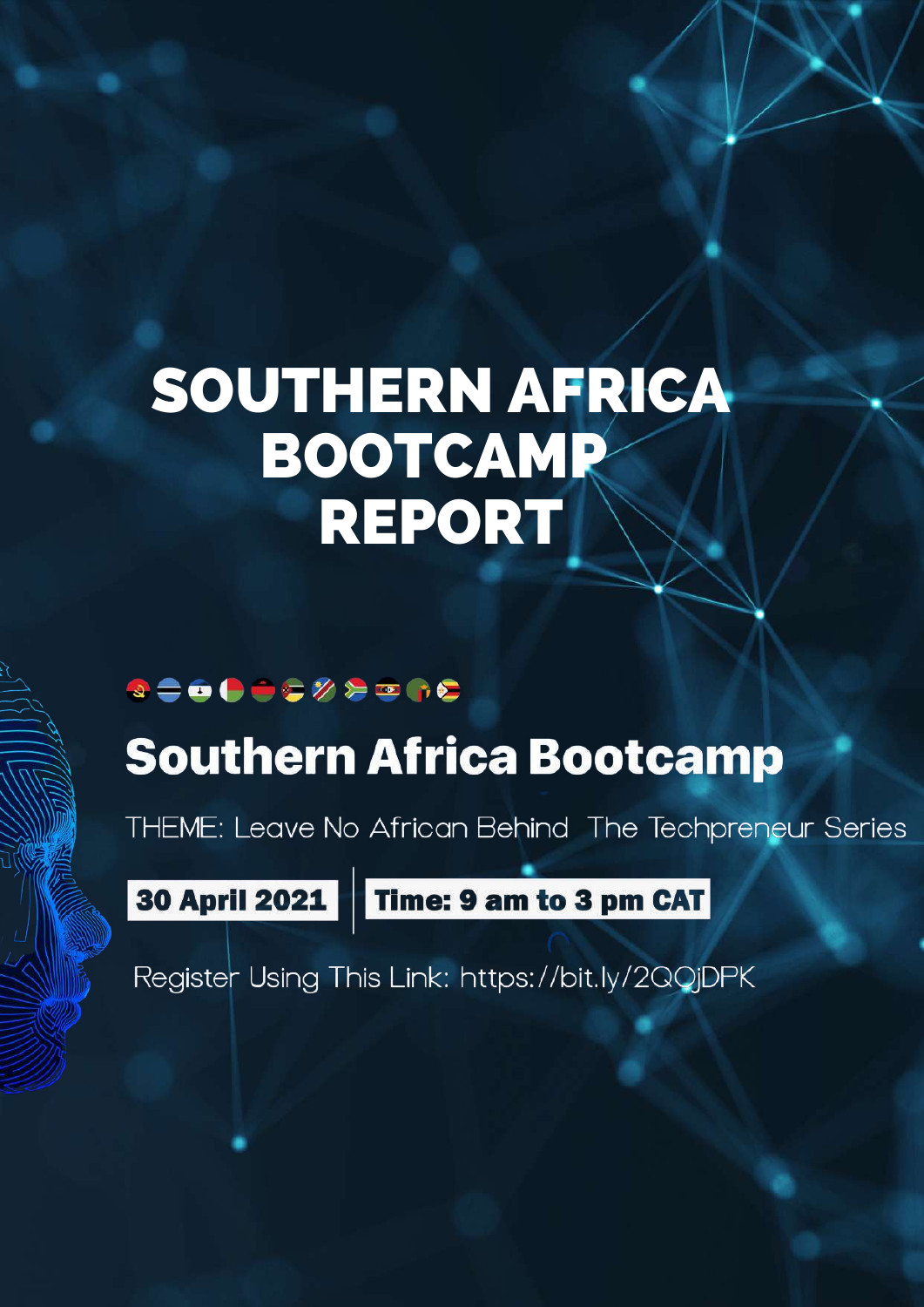### NEED

There are significant issues that plague the African continent related to digital transformation. Africa has a large pool of talented young adults facing challenges in their entrepreneurial journeys, and as they try to create technological innovation.

According to United Nations, young adults below 35 make up 75% of Africa's population. By 2030, Young Africans will constitute up to 42% of the world's youth population, making them a global, untapped asset. The challenges Africa's youth face also include a lack of strategic partnerships and sourcing technological expertise. These problems delay technological innovation, consequently impacting economic growth, and is directly linked to the UN SDG 8 of promoting sustained, inclusive, and sustainable economic growth and full and productive employment, and decent work for all. These challenges also fail UN SDG 9 which entails building resilient infrastructure, promoting inclusive and sustainable industrialization while fostering innovation. Digital transformation is progressing globally at an unprecedented pace and our Bootcamps seek to address these challenges to ensure that Africa is not left behind.

### EVENT SUMMARY

The first ever Pan African Tech Foundation Southern African virtual bootcamp which took place on 30 April 2021 brought together Africa's youth in engaging training sessions on Blockchain and its use cases, Artificial Intelligence and Entrepreneurship. Training was conducted by talented young Africans to an audience of young Africans. The primary goal of the bootcamp was to introduce the primary subjects, employing engaging and meaningful training methods to pique trainees' interests in the subjects.

Our focus was also on strategically initiating invigorating discussions on the subjects through the chats platform as well as through our 10 minute breaks enabling our audience to engage directly with trainers. Each training session was followed by a 15 minute interview with an entrepreneur engaging in relevant innovative solutions. The interviews served as a medium to provide the audience with practical live discussions of their peers' engagement with the technologies as well as a walk-through of their entrepreneurial journeys. Our panel discussions with topics on Tech on the Community had panellists (country representatives from all 10 Southern African countries) presenting their country perspectives.

We took audience interaction to another level by inviting members of the audience to the stage to engage in discussions. We were pleasantly surprised to have a UN official in our midst who we invited to the stage too.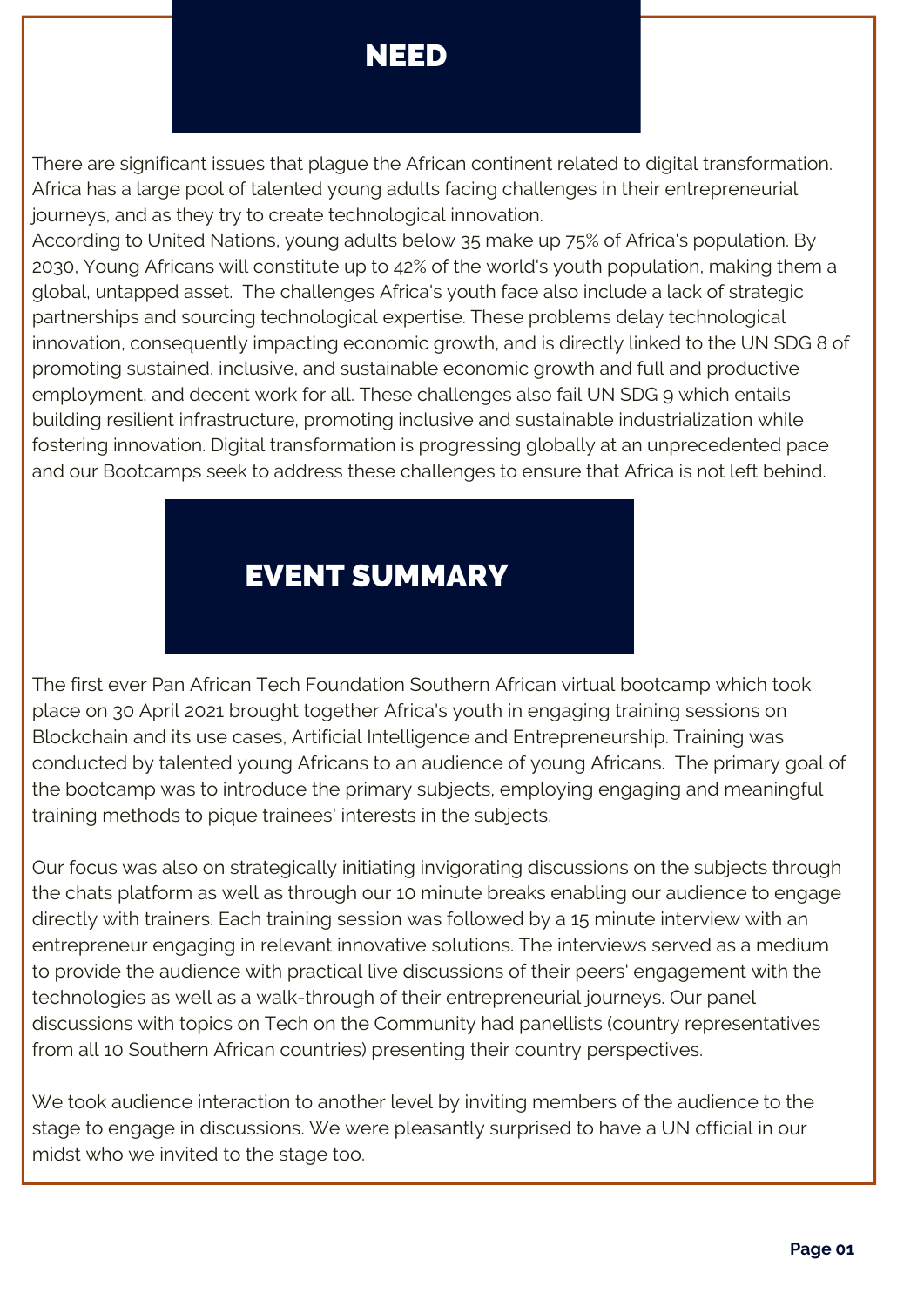### SPEAKERS



### **COUNTRY** REPRESENTATIVES

It is recognised that the key to the success and effectiveness of PATF will be country representatives who have proven experience in entrepreneurship and/or technology and innovation, and who understand and appreciate the urgency of educational and training needs for Africa's youth in respect of the global technological revolution or the 4th Industrial Revolution.

The role of each country representative is to make use of their contacts and depth of experience in their respective countries to undertake the following tasks and activities of PATF to support and advance the mission of PATF in Africa.

- Community building
- Events execution
- Execution of training programmes
- Maintaining a contact database of community members

PATF will provide funding and full support for all activities in the sub-region (subject to pre-agreed quotations and the provision of receipts), together with an honorarium for the country representative after successful organisation and execution of activities.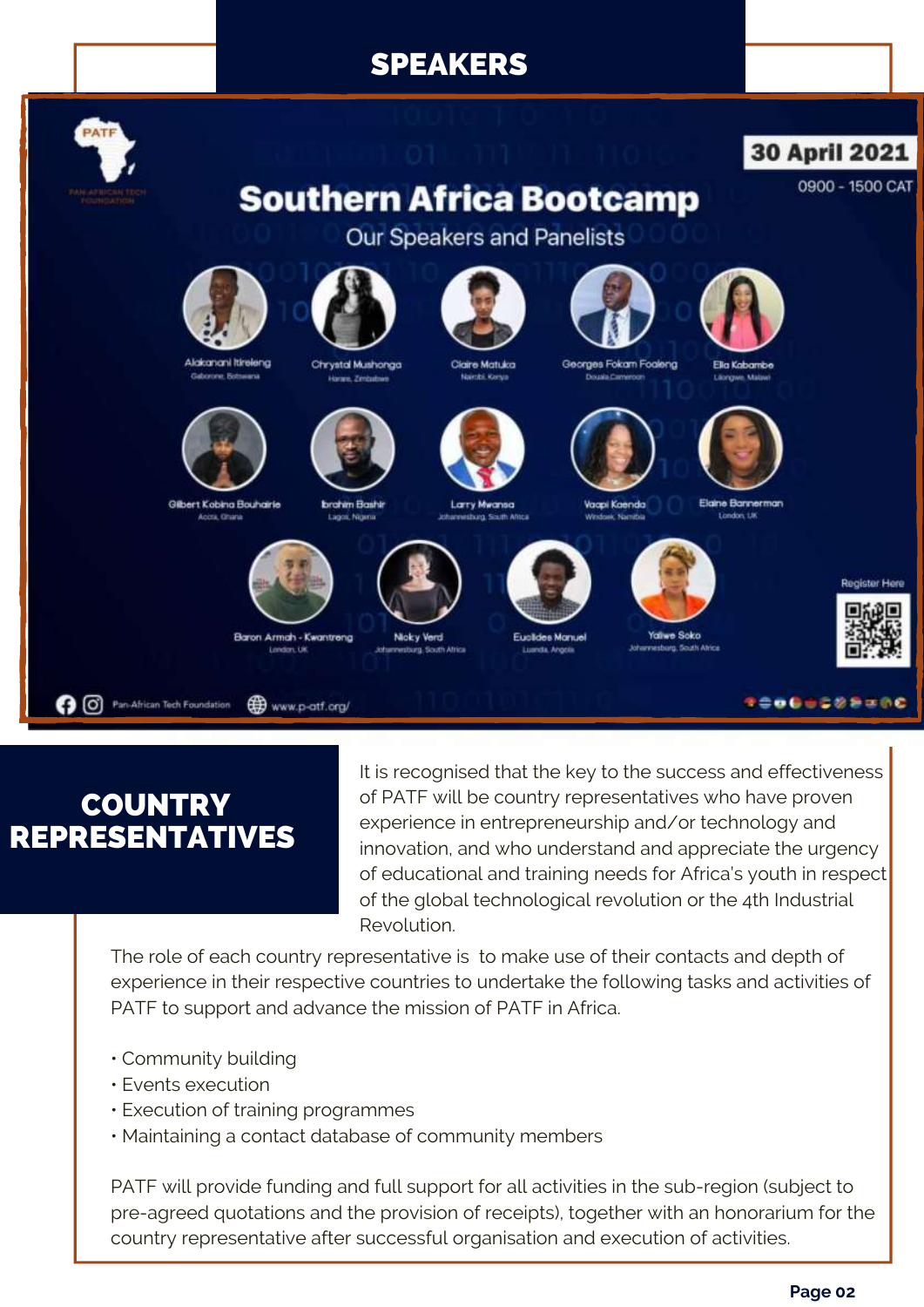### AGENDA



### EVENT HIGHLIGHTS



Our industry experts from across Southern Africa managed to break down how the private sector and governments can work hand in hand to prepare Africa for the 4th industrial revolution through the use of Blockchain technology for an example.The overall event was a success but there were several highlights that are worth noting

#### 1.**The Artificial Intelligence Training**

The Artificial Intelligence(AI) Training made AI relatable and understandable. It was also engaging and the comparison to the Imitation Game was a relevant example.

#### **2. Entrepreneurship Training**

This training was a key highlight because it showed that failure is part of the entrepreneurship process and it is not an indicator of ultimate failure.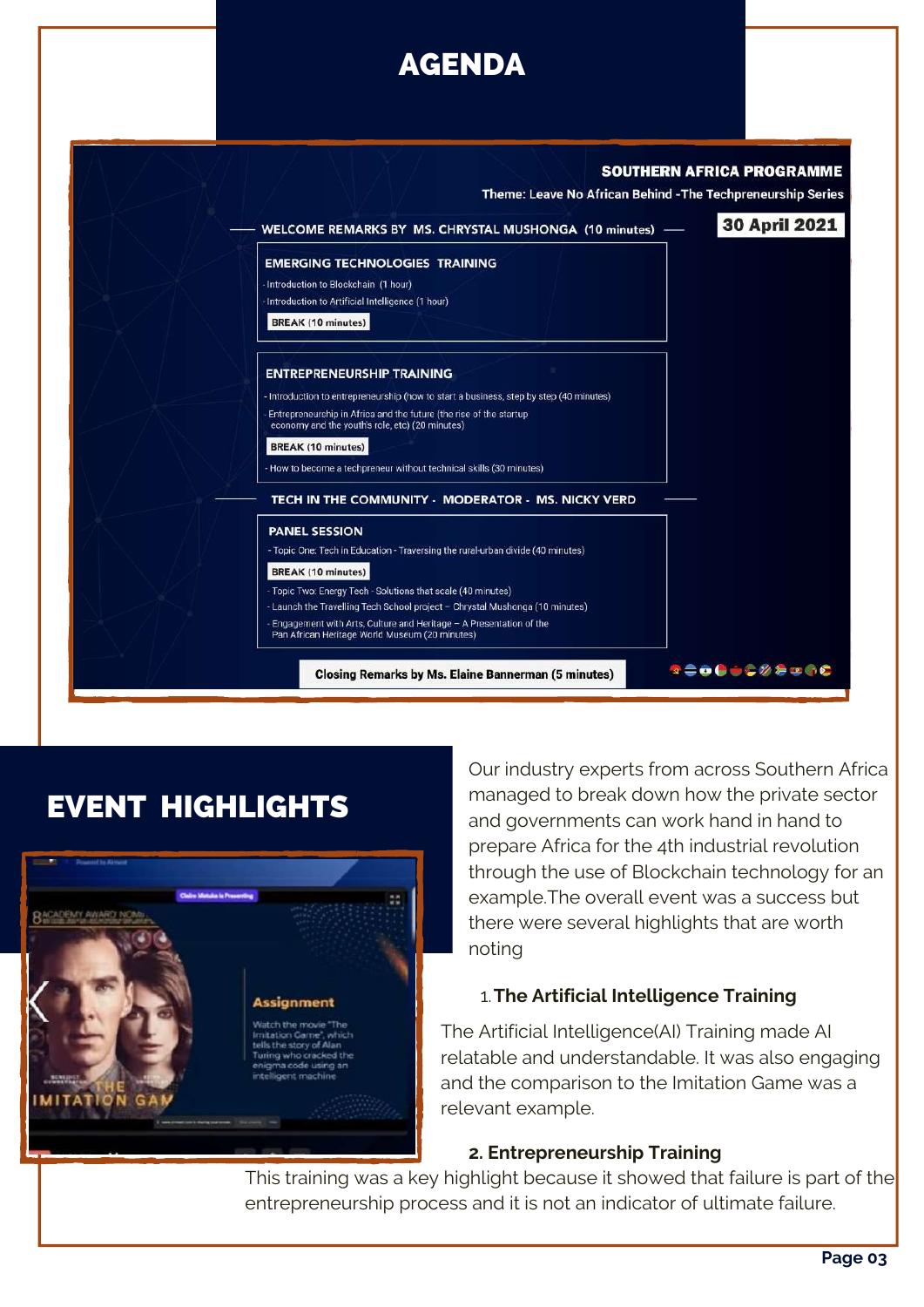### PATF 2021 GOALS ACHIEVED

#### **YOUTH Innovation & Entrepreneurship**

This Bootcamp discussed: Smart Irrigated tech project Akarima Project\* 87 Kitchens Gardens constructed across different villages in Rwanda to benefit up to 500 family members.

#### **Afro-Tech**

This Bootcamp identified two projects that relate to Africa specific challenges

- 1. Smart Irrigated Akarima Project;
- 2. PropertyHandle (RealEstateTech)

#### **Traversing the Urban-Rural Divide**

Panel Discussion One discussed; Tech in Education and launched the Travelling Tech School for Rural Areas

#### **Digital Economics**

Panel Discussion Two: discussed energy tech- solutions that scale

#### **Education**

Tertiary **Education in [Blockchain](https://www.p-atf.org/copy-of-partners)** was launched with discounts of up to 50% with the University of Nicosia, Cyprus.

#### **GOVERNMENTS**

#### **Engagement with Central Banks**

Following the Bootcamp the PATF Legal, Regulatory, and Tech teams have sent proposals to Zambia, Zimbabwe, Malawi, Namibia, Angola, Mozambique, and Botswana for RegTech solutions, FinTech Sandboxes, and CBDC discussions

#### **EXPANSION**

#### **Engagement with Arts, Culture, and Heritage**

At this Bootcamp we presented the Pan-African Heritage World Museum

#### **Grow the PATF network in Africa**

Country representatives established in all 10 Southern African countries . Partner [organizations.](https://www.p-atf.org/partners) were also established.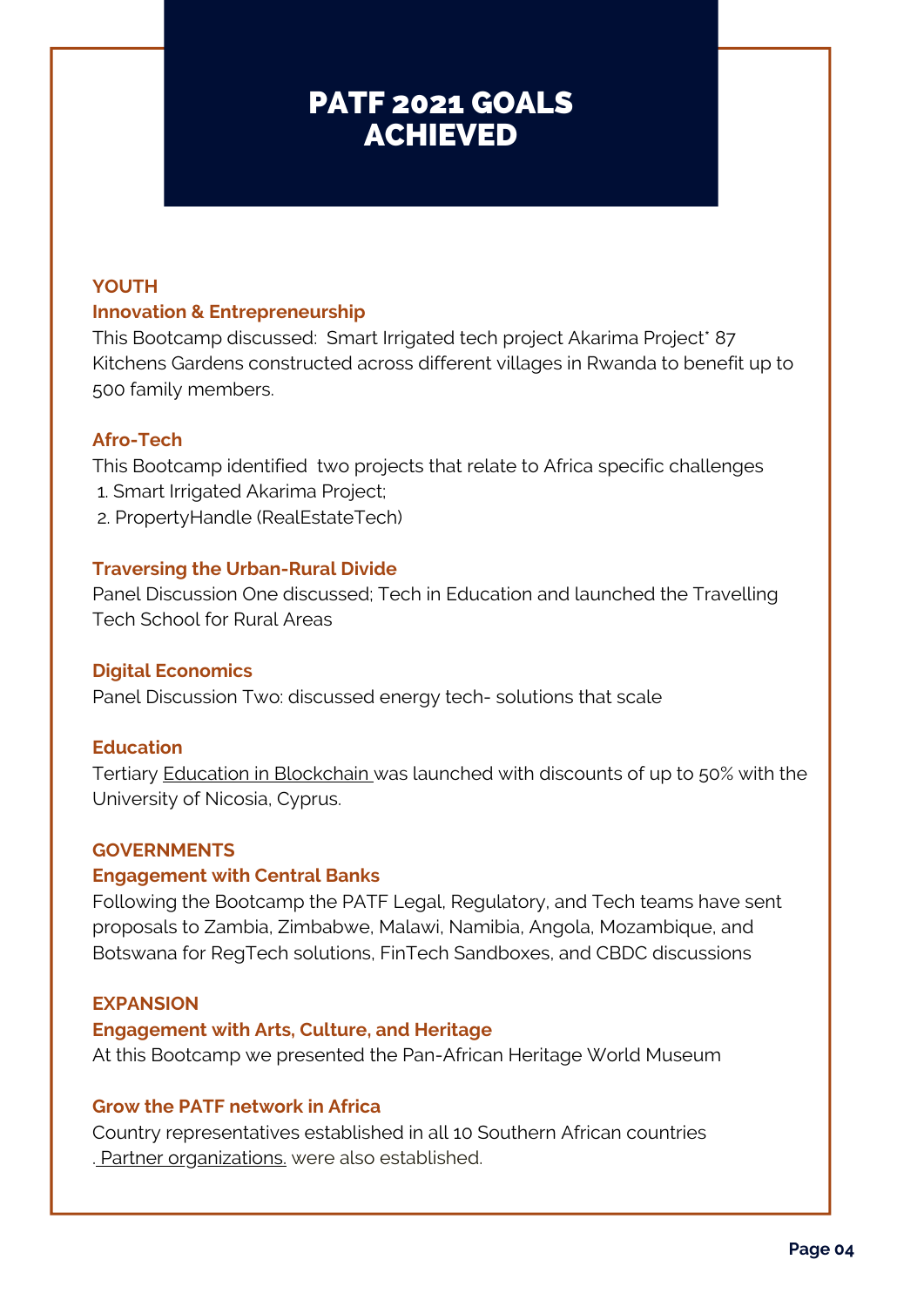### **DATA** ANALYSIS

**35 people engaged in the chat room**

**195 messages were sent in the chat box**

**THE EVENT**

**147 PEOPLE**

**REGISTERED FOR**

**89 PEOPLE ATTENDED THE BOOTCAMP**

**Map of Participant Location**

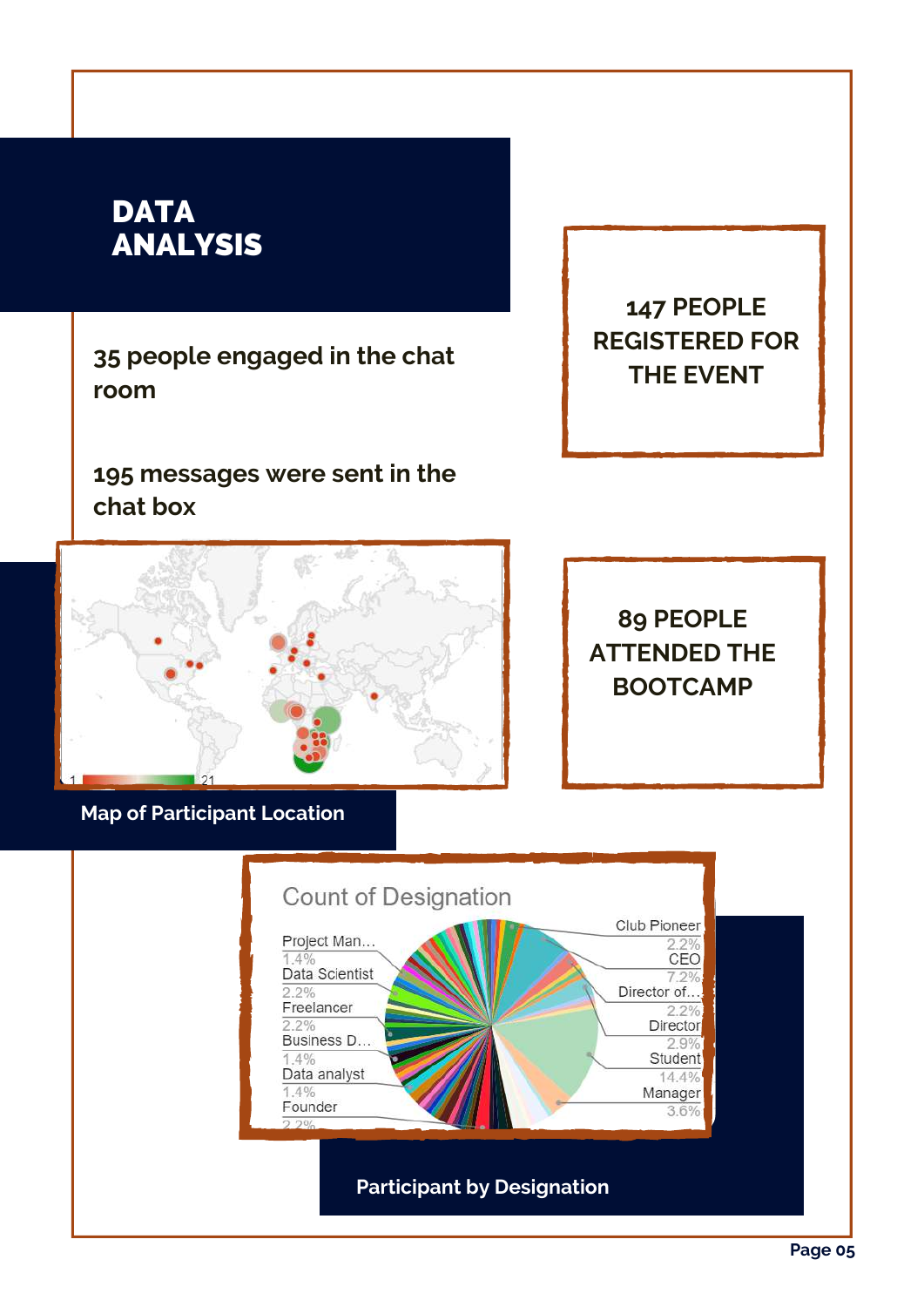### PARTICIPANT IMPACT



IIt is evident that the African rural communities are far behind in the digital revolution and not much attention has been given to advance them with simpler and more effective methods of adapting and the changing global community.,

This training impacted the participants on many different levels. By attending this training they gained comprehensive information which they will build upon in their learning journey. They also became part of the PATF network which allows them to access mentors and a support system as they begin the entrepreneur journey

By providing access to mentors and support we are increasing the success rate of start-ups throughout Africa.

### POINTS TO NOTE FROM THE CHAT BOX

**On Blockchain**: How do you balance the integrity of the system with the need for scrutiny and trust? For example, how can you prevent the use of cryptocurrencies from funding terrorism?



**On Artificial Intelligence:** The use of AI has brought a lot of advances. How do we balance the use of AI and robotics in regulated fields?

**On Innovation:** How do you balance the need to protect the public without stifling innovation?

**On traversing the urban-rural divide:** It is true that rural areas lack mobile data, therefore, new opportunities exist for start-ups related to access to mobile data in these areas related to software and hardware.

**On Governments & Community Issues:** It is up to us young people to choose enrichment and fight for the good of our nations, and our brothers have access to education, technology, among other important things, for Africa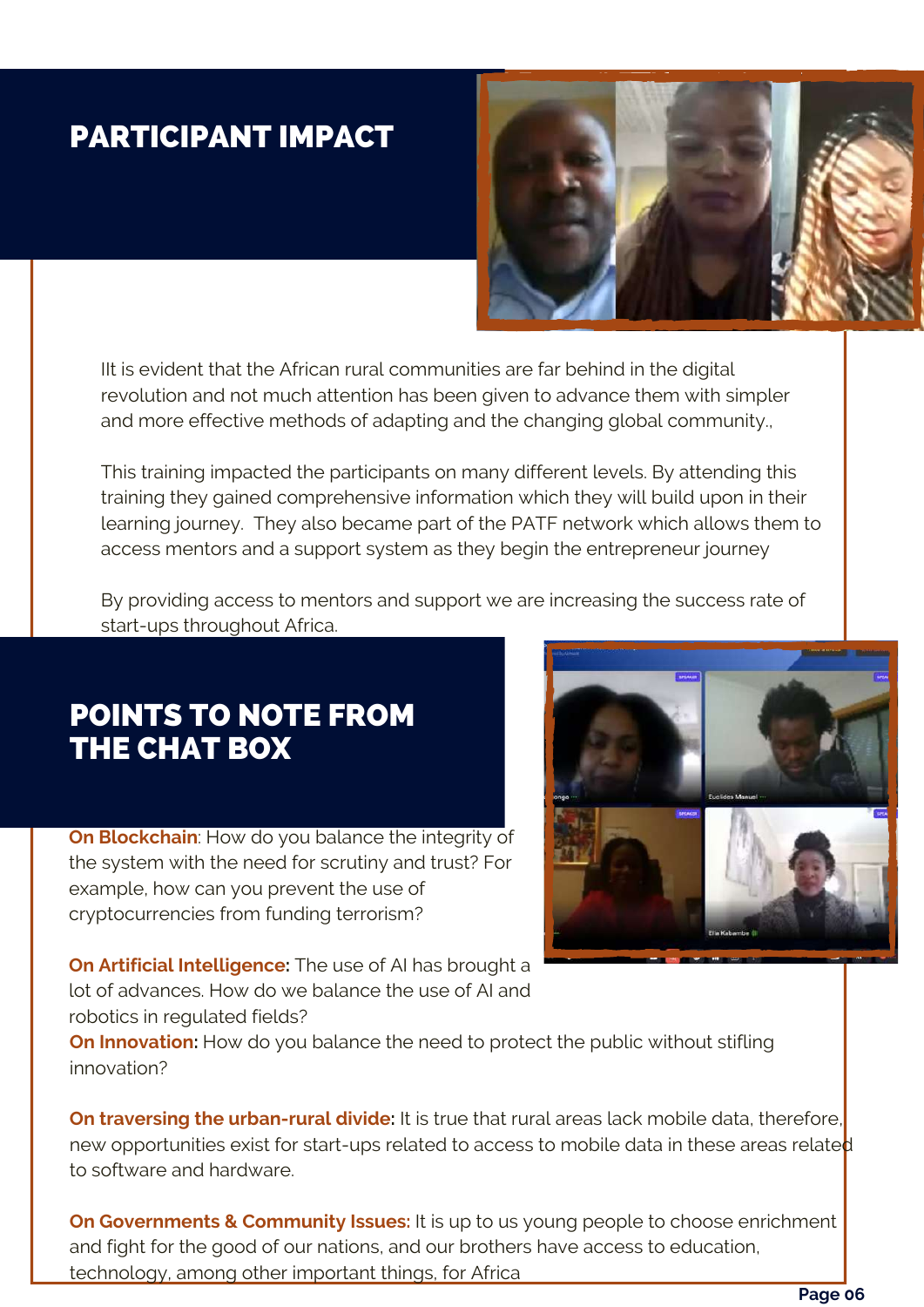### COMMENTS AND REVIEWS

"Thank you Elaine and the PATF team and Panellists. What an amazing event! Wishing that this grows from strength to strength."

"Thank you very much Elaine for the opportunity. I, on behalf of Mozambique, thank you for this opportunity and for the next opportunities we will be be able to contribute more present several projects" "In my opinion, PATF should look for ways to cover all ethnicities regardless of language. I hope that tomorrow we will be able to offer bootcamps for PATF-Portuguese, PATF-French, PATF-Spanish"

"Thank you very much for the opportunity of having been on the panel. Really enjoyed the interaction."

### PROJECTS IN SOUTHERN AFRICA FROM BOOTCAMP

#### ACTION POINTS **1 Mozambique Project: Children in Information and Communication Technologies**

Promote universal access to ICT; - Boost interest and dominance at an early age in the use of ICT to these social strata; - Provide collective knowledge and qualification opportunities for future professionals and entrepreneurs; and - Expansion of the economic, socio-cultural development of society.

#### **2. Zimbabwe: Traveling Tech Project**

Travel to schools in the rural areas and underserved communities and teach them about tech and how it can improve their lives. Provide rural children with access to worldwide opportunities in tech.

\***Need: Cheap phones, tablets, laptos**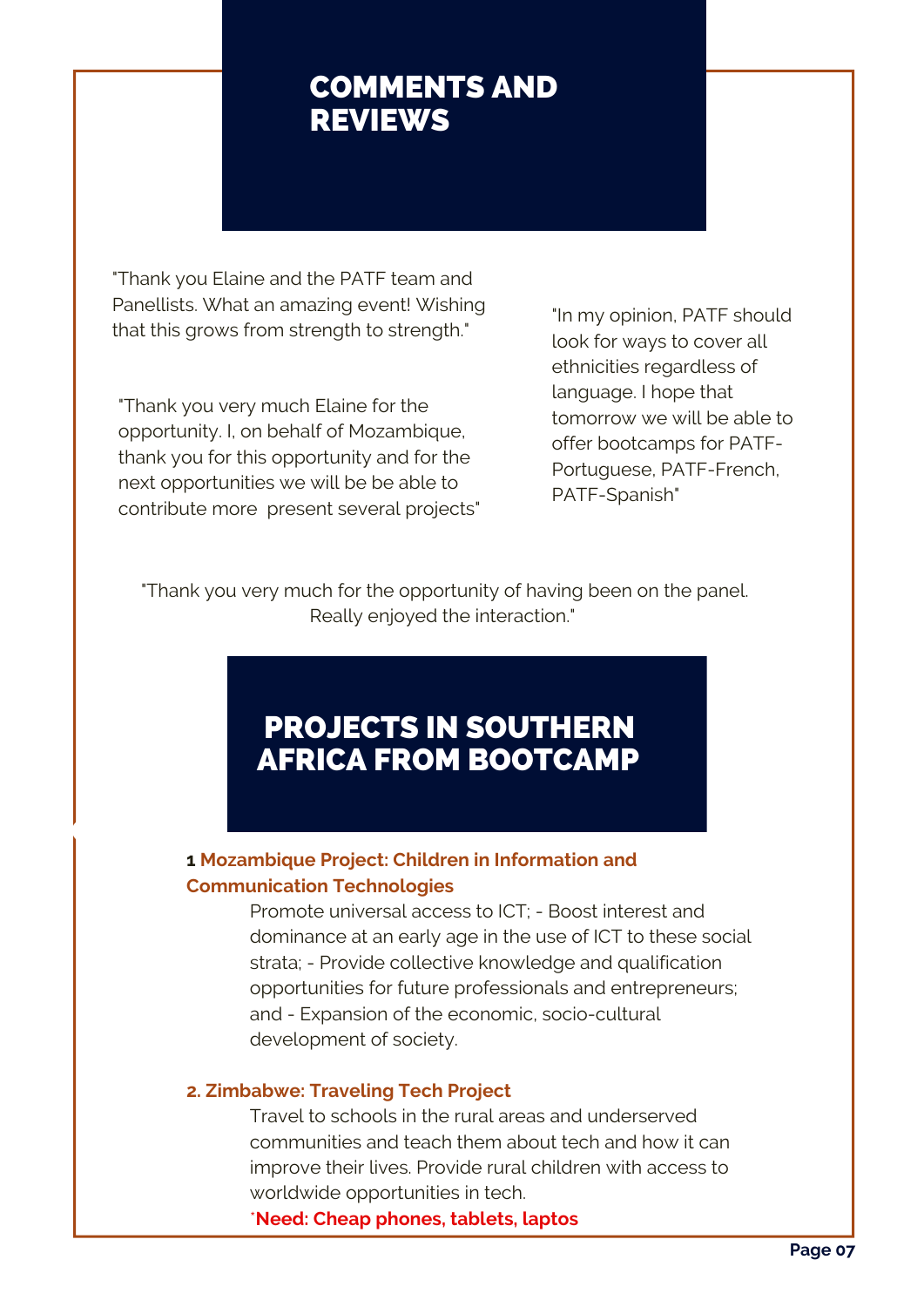### WHAT'S NEXT FOR US IN 2021

**Timeline of Our Upcoming Events**

### **NORTH AFRICA BOOTCAMP**

**29/05/2021**

Theme: Entrepreneurship in the era of digital transformation in North Africa

### **CENTRAL AFRICA BOOTCAMP**

**20/08/2021**

### **WEST AFRICA BOOTCAMP**

**24/09/2021**



**North Africa Bootcamp** 

THEME: Entrepreneurship in the era of digital transformation in North Afri Registration link: https://bit.ly/3do9Lno

29 MAY 2021

П

9 am - 2:30 pm GMT

### **EAST AFRICA BOOTCAMP**

**09/07/2021**